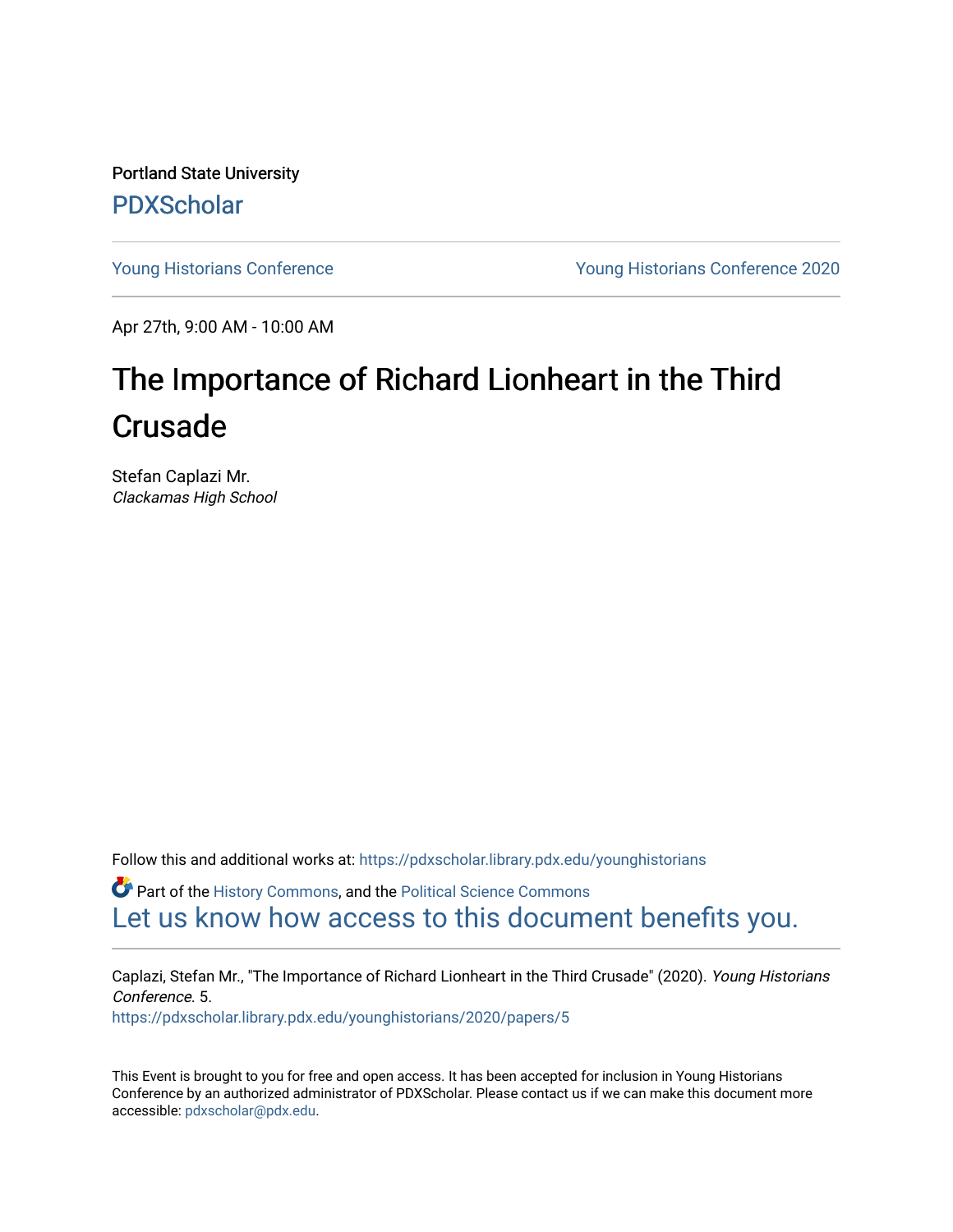The Importance of Richard Lionheart in the Third Crusade

Western Civilization 101

Ms. Balzer

May 13, 2020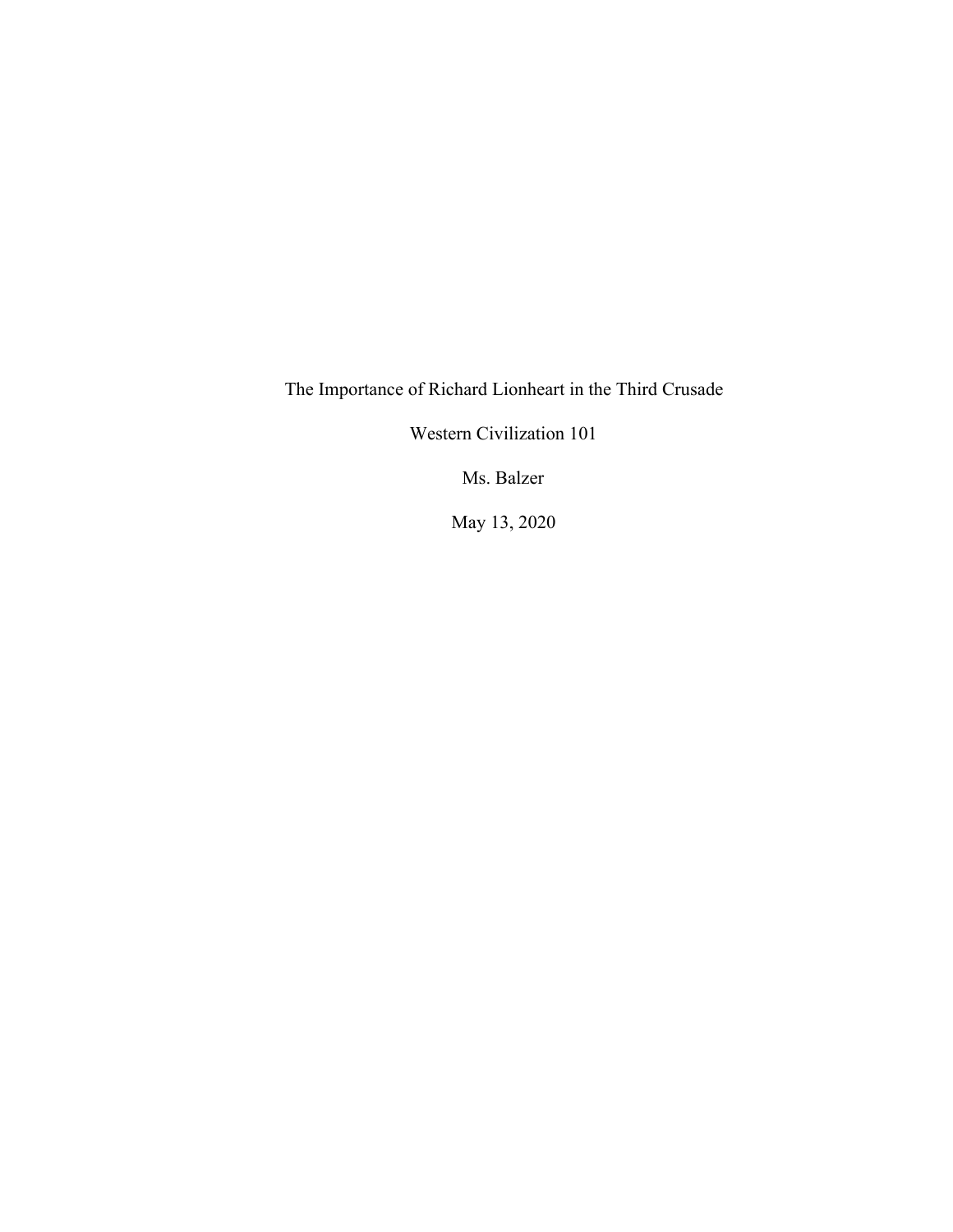See the cunning of this accursed man! To obtain his ends he would first employ force and then smooth words; and even now, although he knew he was obliged to depart, he maintained the same line of argument. God alone could protect the Muslims against his wiles. We never had to face a craftier or a bolder enemy.<sup>1</sup>

This excerpt from Bahā' ad-Dīn Yusuf ibn Rafi ibn Shaddād's chronicles on the third crusade describes the influence that King Richard "The Lionheart" had. He was, and still is, revered as one of the greatest military leaders of the Middle Ages. In the third crusade however, his involvement was not enough to secure victory. Due to unforeseen circumstances, the third crusade was a failed attempt to recapture Jerusalem<sup>2</sup>. While the crusaders had moderate success, their forces were not sufficient enough to retake the Holy City<sup>3</sup> from Saladin, the sultan of Egypt and Syria.<sup>4</sup> While they did not gain victory over the Muslims, the crusaders came very close, even to within sight of Jerusalem. Most of these small victories were because of Richard Lionheart. He almost single-handedly led the crusaders to gain territory, including Cyprus and Sicily. Had King Richard gathered more soldiers, he would have ultimately succeeded in retaking the Kingdom of Jerusalem, in turn removing the Muslims from the Holy Land.

<sup>1</sup> Bahā ad-Dīn Ibn Šaddād and Donald Sidney Richards, *The Rare and Excellent History of Saladin or Al-Nawādir Al-Sultāniyya W ̣ al-Mahāsin ̣ Al-Yūsufiyya* . (Aldershot: Ashgate, 2003), 353-9.

<sup>&</sup>lt;sup>2</sup> The third crusade's primary motive was to recapture Jerusalem, which the crusaders had lost during the second crusade.

<sup>&</sup>lt;sup>3</sup> In this essay the "Holy City" and "Jerusalem" are used interchangeably. The term "Holy Land" is also used and refers to the region the crusaders were attempting to conquer.

<sup>4</sup> James Reston, "Foreword." In *Warriors of God: Richard the Lionheart and Saladin in the Third Crusade,* (London, UK: Anchor Books, 2002), XIII - XXI.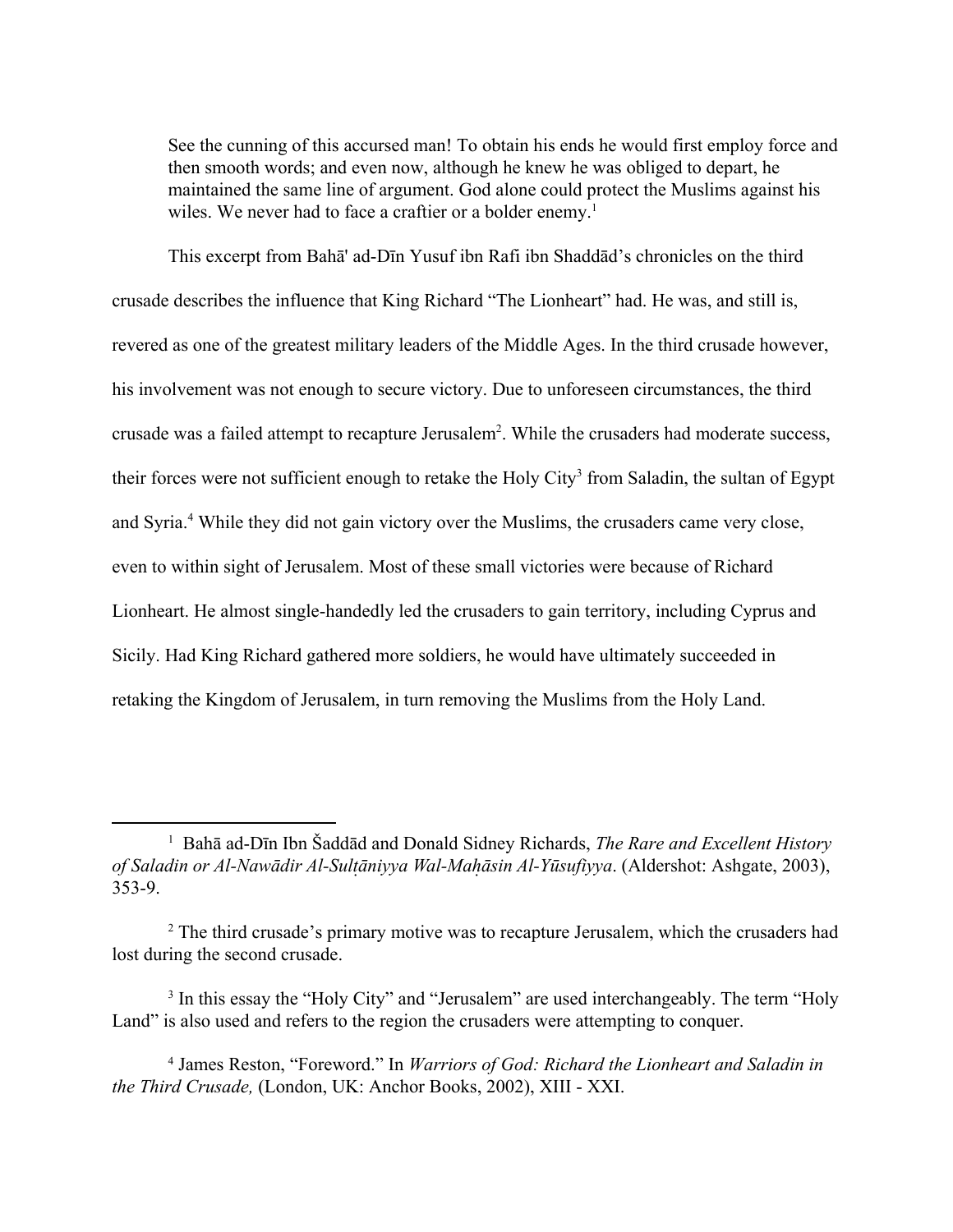The famed ruler was born on September 8, 1157 to Henry II and Eleanor of Aquitaine. He had three brothers, John, Geoffrey, and Henry. Being the middle child, he was not the original heir to the throne. However, his brother Henry died in 1183 and Geoffrey in 1186, making Richard the heir. Although he was the rightful heir, father preferred his younger brother John for the throne. Richard I then partnered with Philip II of France and pursued his father until his death in  $1189<sup>5</sup>$ 

A major segment of Richard I's career was the third crusade. Ordered by Pope Gregory VIII in 1187, the third crusade was led by several powerful Western European Leaders: King Richard I of England, King Philip II of France, and Frederick I Barbarossa, Holy Roman Emperor and King of Germany. Disaster struck soon after the campaign to retake Jerusalem began in 1190. A few months after his departure from Thrace, King Frederick I Barbarossa drowned in the River Saleph. This greatly weakened the German forces and left only two rulers as leaders of the crusade. Further, after the successful Siege of Acre on the borders of the Kingdom of Jerusalem, Philip II departed because of political issues in his kingdom. This left only Richard I leading the broad coalition of crusaders. Moreover, the crusaders had no allies in the Holy Land to help them against the armies of Saladin, which were remarkably powerful because of their numbers and exceptional military strategy.<sup>6</sup>

Despite the poor odds, King Richard still managed to conquer the crucial Muslim port at Jaffa by winning the Battle of Arsuf. Furthermore, he had previously conquered Cyprus and

<sup>5</sup>Jones, Barry, "R." In *Dictionary of World Biography*, (Acton ACT, Australia: ANU Press, 2019): 742, www.jstor.org/stable/j.ctvh4zjfz.22.

<sup>6</sup> Mark Cartwright, "Third Crusade," *Ancient History Encyclopedia*, last modified November 7, 2019, [https://www.ancient.eu/Third\\_Crusade/.](https://www.ancient.eu/Third_Crusade/)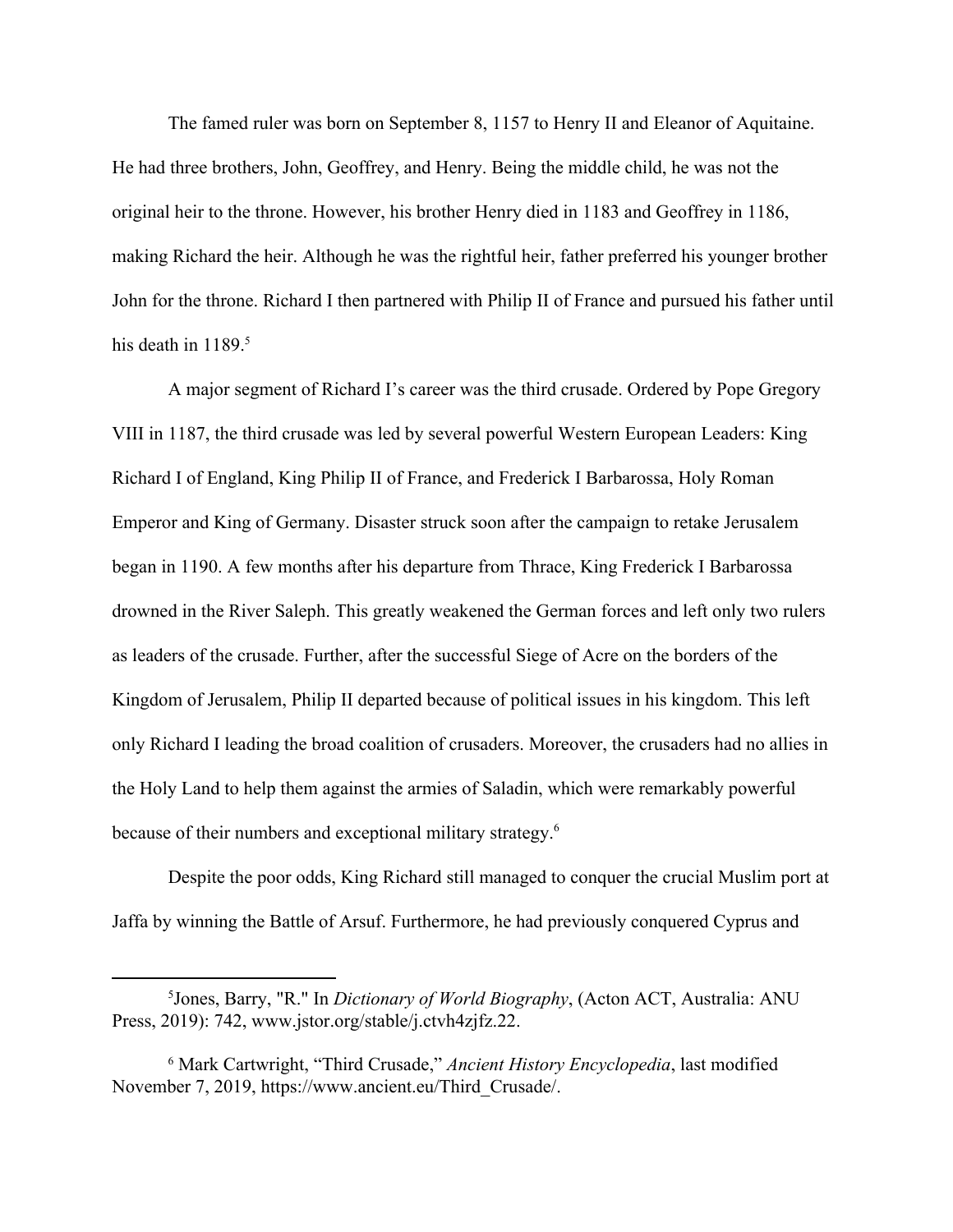Sicily, strong strategic points for an attempt to retake Jerusalem. Richard I's fierce leadership guided the crusaders to several smaller victories, but not the ultimate prize. The crusaders even managed to come within sight of Jerusalem, but King Richard decided against an attack, as he did not believe he could defend the city after taking it. Despite this apparent failure, evidence suggests that King Richard was highly capable of winning against the Muslims. Before his narrow victory at Arsuf, Richard I won at Acre, a port north of Jerusalem. The Siege of Acre is a prime example of the military might of the crusaders with additional allies and leadership. Mostly led by Richard I, the Siege of Acre was highly successful, and the crusaders managed to capture a large portion of Saladin's navy.<sup>7</sup>

Both the crusaders and the Muslims had distinctive military styles. "The Christians had the advantage of disciplined and well-armoured knights while the Muslims often used light cavalry and archers to great effect."<sup>8</sup> While this simplifies the capabilities of both armies, it accurately describes their most distinguishable characteristics. Both the Muslims and the crusaders relied heavily upon siege warfare, as most of the battles in the crusades involved attacking forts or fortified cities instead of open field warfare. However, neither of these unique styles had a distinct advantage, and the battles were more heavily influenced by the military tactics of each side.<sup>9</sup>

<sup>9</sup> Cartwright, "The Armies of the Crusades".

<sup>7</sup> Cartwright, "Third Crusade".

<sup>8</sup> Mark Cartwright, "The Armies of the Crusades," *Ancient History Encyclopedia*, last modified November 15, 2018, <https://www.ancient.eu/article/1281/the-armies-of-the-crusades/>.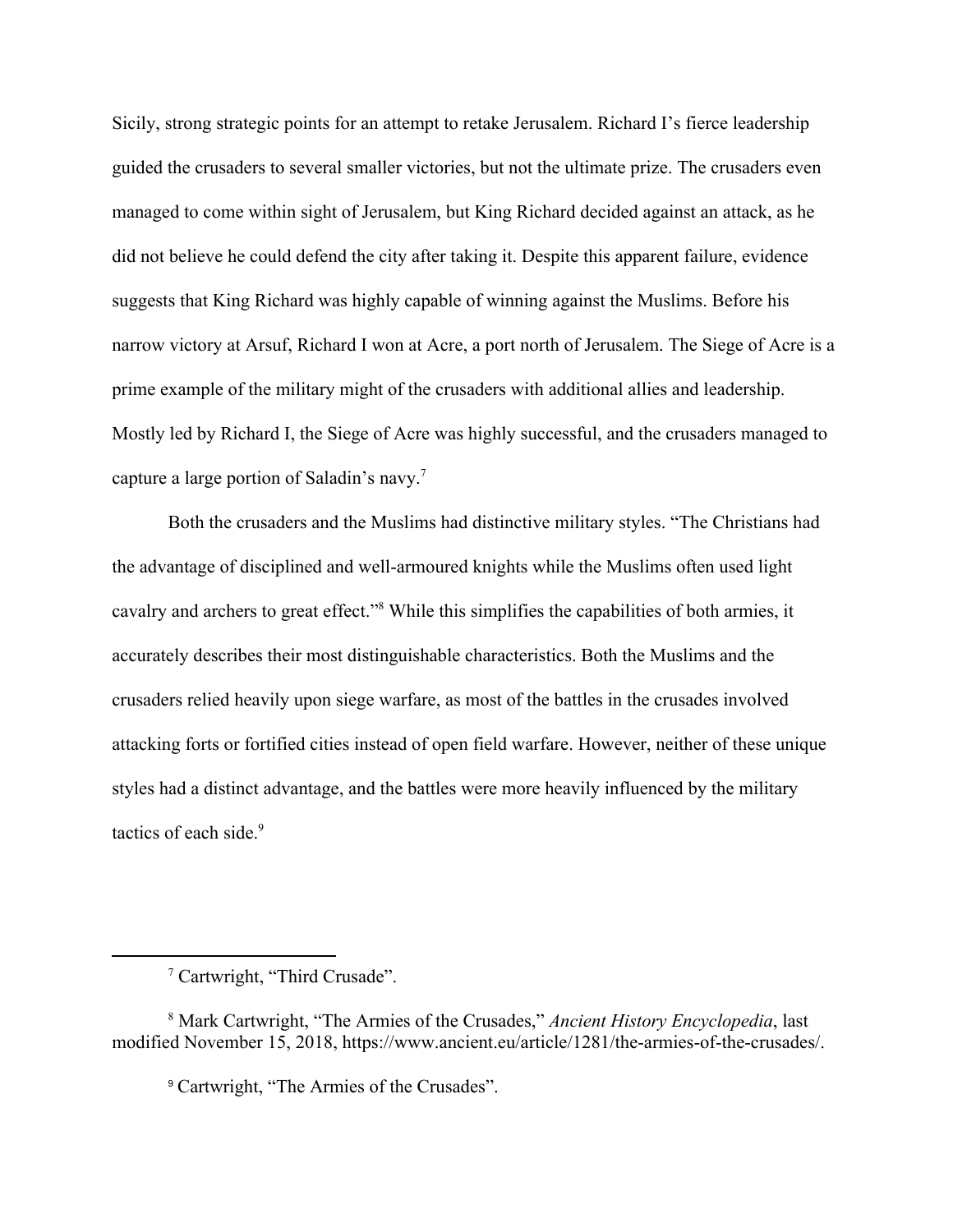Because the troops themselves had minimal effects on the outcome of battles, King Richard's military leadership was essential in crusader victories. His leadership was a driving force behind the win at the battle of  $Acre<sup>10</sup>$ , which is demonstrated by the tactical advantages he gave the crusaders, such as siege weapons.<sup>11</sup> Moreover, his forces managed to conquer Sicily, Cyprus, and Jaffa without the support of Frederick I Barbarossa and Philip II. Jaffa proved to be essential in truce negotiations, and Richard I was able to secure a crusader presence in south Palestine. Among these negotiations, it was decided that Christian pilgrims were allowed entry to the Holy City; the crusaders also gained a large portion of land between Beirut and Jaffa. Not only did King Richard manage to conquer Jaffa, he managed to defend it from a large force of Saracens<sup>12</sup>. The attacking side sustained heavy losses and the defending army sustained minimal casualties. King Richard's ability to fight stronger, more numerous enemies, was crucial in his limited successes.

Just as Richard was preparing a decisive encircling attack on all fronts at once, the bruised and battered Hospitallers, on the left flank. . .charged, taking with them the French division on their right. Richard immediately grasped the tactical imperative and ordered a general attack that threw the Turks back. As Saladin regrouped, Richard, having kept the Anglo-Norman brigade in reserve as a rallying point around the royal banner. . . managed to restore order to his lines, prevent them breaking up in pursuit of the enemy.<sup>13</sup>

12 Used interchangeably with Muslims.

<sup>13</sup> Christopher Tyerman,"Palestine War 1191-2". In *Gods War: a New History of the Crusades*. (Cambridge, MA: The Belknap Press of Harvard University Press, 2008), 450.

<sup>&</sup>lt;sup>10</sup> Acre was the only major battle in which King Richard had support from King Philip I of France, thus its distinction from the other battles.

<sup>&</sup>lt;sup>11</sup> Mark Cartwright, "The Siege of Acre, 1189-91 CE," Ancient History Encyclopedia, last modified August 29, 2018, [https://www.ancient.eu/article/1263/the-siege-of-acre-1189-91-ce/.](https://www.ancient.eu/article/1263/the-siege-of-acre-1189-91-ce/)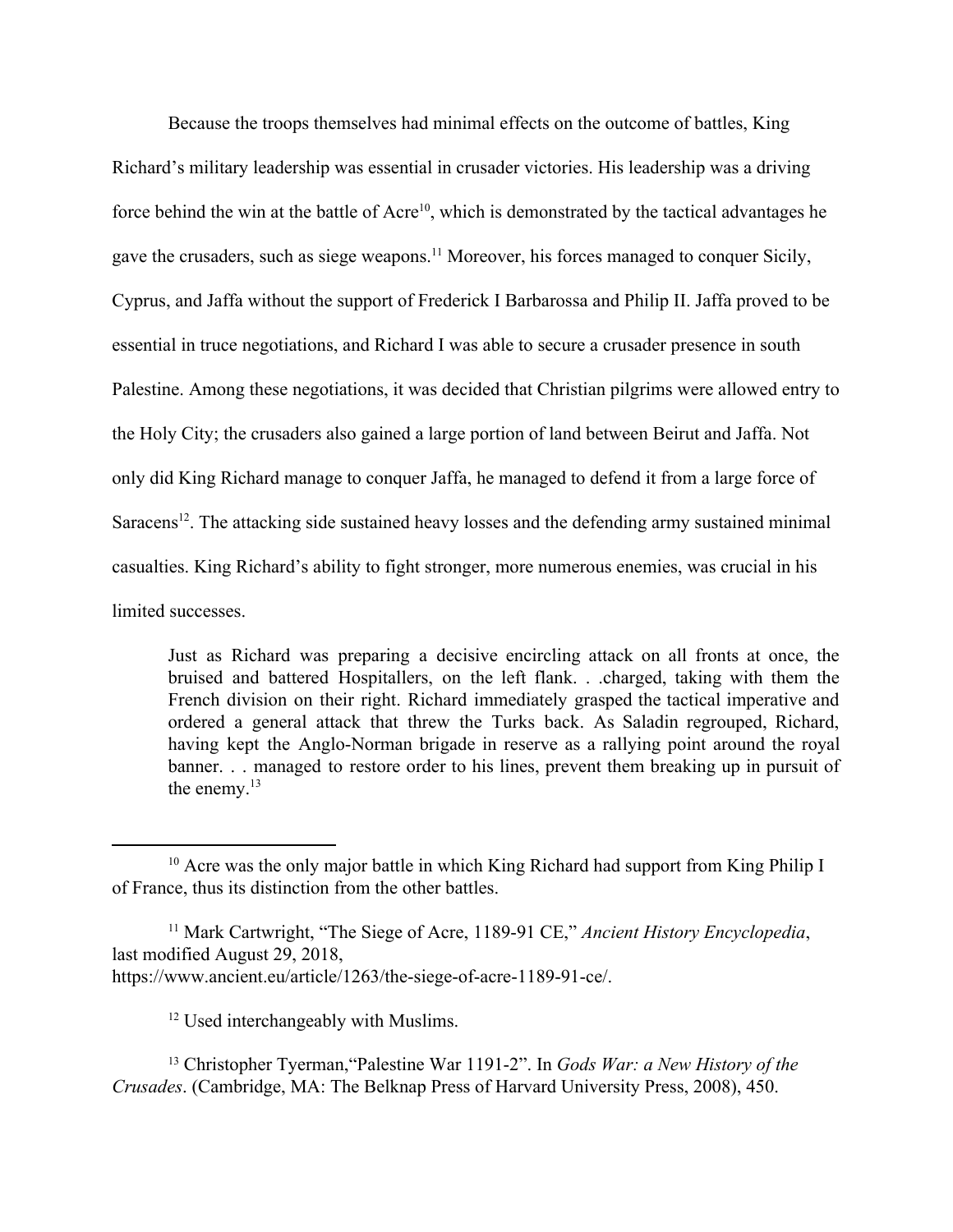Richard's successes at Jaffa were an exceptional demonstration of his military prowess. He was an expert in terms of military strategy and this led to several decisive moments in the third crusade. However, strategy was not the only characteristic of the crusading army. Richard's armies possessed immense courage. While Richard was planning an attack on Beirut in Acre, the Saracen armies mounted a surprise offensive against the crusader-controlled Jaffa. Saladin's armies were able to gain a foothold in the city, but Richard arrived soon thereafter.<sup>14</sup> "Richard, heavily outnumbered, launched his famous attack, being one of the first to wade ashore from his boats at the head of his small army. Shock, surprise, and the power of his crack force gave Richard a highly improbable, if dramatic, victory."<sup>15</sup> This second victory at Jaffa was of huge importance in the third crusade, because victory for Saladin would have possibly pushed the crusading forces out of Palestine. While the defenders should have been overtaken by Saladin's forces, the stout heart of Richard Lionheart and his armies, the very heart that earned him the name "Lionheart", reigned superior.

The idea of courage in Richard Lionheart's armies is further evidenced by Benedict of Peterborough's account of the conquest of Cyprus by the English. He describes Richard saying "he who rejects the just demands of one armed for the fray, resigns all into his hands. And I trust confidently in the Lord that He will this day give us the victory over this Emperor and his people."<sup>16</sup> King Richard was able to unite numerous people under the same flag, a flag of

<sup>&</sup>lt;sup>14</sup> Cartwright, "Third Crusade".

<sup>15</sup> Tyerman, Christopher, "Palestine War," 450.

<sup>&</sup>lt;sup>16</sup> Benedict of Peterborough and Neophytus, "Two accounts of the conquest of Cyprus, 1191," In *Excerpta Cypria: Materials for a History of Cyprus and an Attempt at a Bibliography of Cyprus*, ed. Claude D. Cobham (Cambridge: University Press, 1908).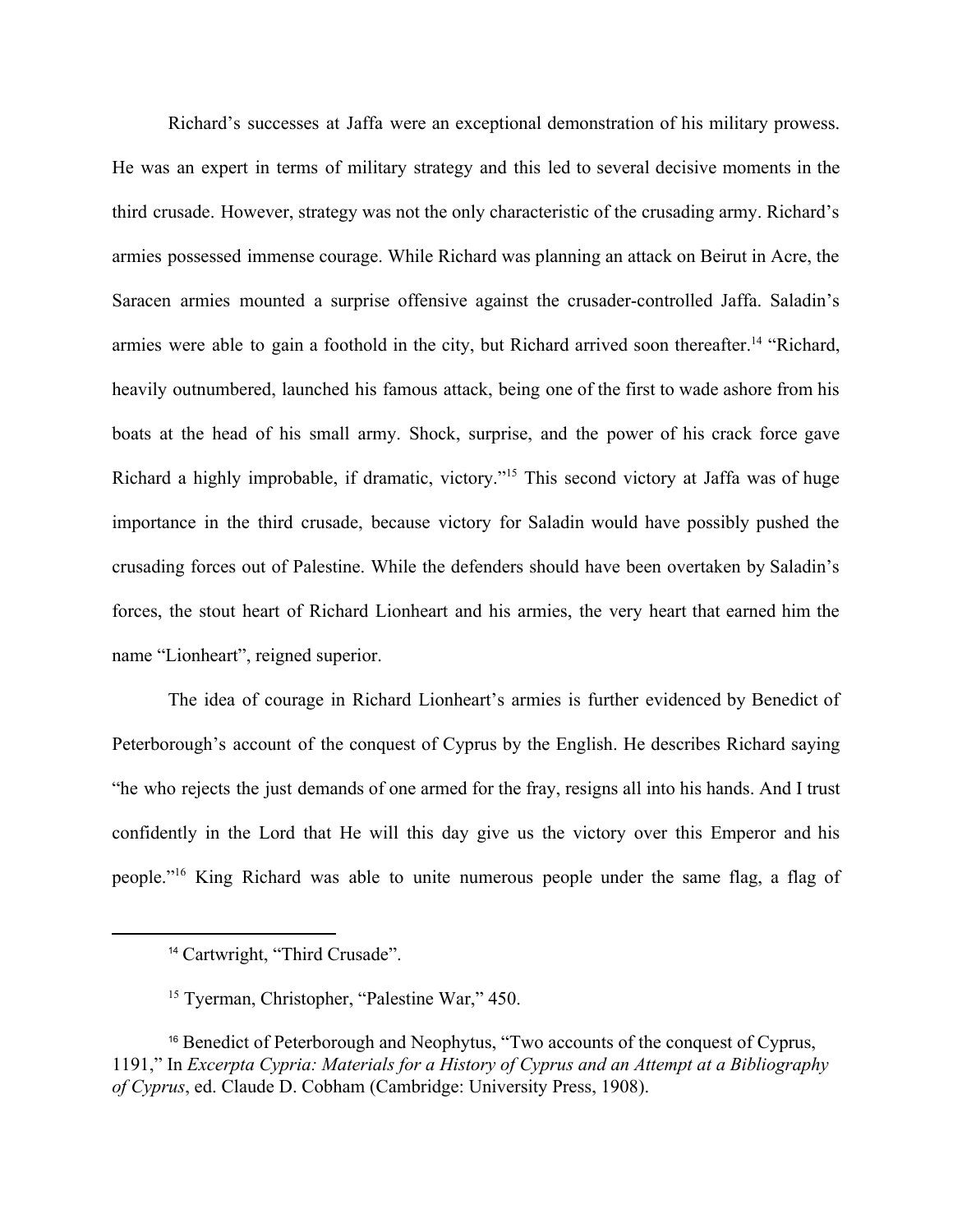Christianity. With more troops, Richard would have been able to accomplish the same task, but to a greater effect. His successes at Cyprus prove that he could unite many people, not just his own. This ability to instill courage in his troops coupled with his military genius would have proven decisive in the third crusade, had he more men.

Richard Lionheart's reputation was also influential in his successes. With more troops, his fame combined with the power of numbers would have struck fear into his enemies. This fear would have given him a distinct advantage in terms of troop morale. On the topic of troop morale, E. H. Phelps Brown writes "'To lose heart,' after all, is almost synonymous for 'to do less.'"<sup>17</sup> The importance of military morale is undeniable, and the combination of a fearless leader and a sizable army would have kept morale high and severely damaged Muslim morale. This boost in confidence would have been crucial in a potential crusader victory. Richard Lionheart was already elevated to a nearly godlike tier among his people, and many others feared his power. This is demonstrated in Benedict of Peterborough's account of the conquest of Cyprus, in which he portrayed Richard I in an almost reverent light.<sup>18</sup> Eyewitness to the Siege of Acre, Baha' al-Din Yusuf Ibn Shaddad, said "I have been assured … that on that day the king of England, lance in hand, rode along the whole length of our army from right to left, and not one of our soldiers left the ranks to attack him. The Sultan was wroth thereat and left the battlefield in anger..."<sup>19</sup> Baha' al-Din Yusuf Ibn Shaddad's narrative evidences the idea of Richard Lionheart

<sup>17</sup> E. H. Phelps Brown, "Morale, Military and Industrial," *The Economic Journal* 59, no. 233 (1949): 49, doi:10.2307/2225844.

<sup>18</sup> Benedict of Peterborough and Neophytus, "Accounts of Cyprus".

<sup>19</sup> Baha' al-Din Yusuf Ibn Shaddad, *[Saladin Or What Befell Sultan Yusuf](https://archive.org/stream/libraryofpalesti13paleuoft#page/376)*, trans. Wilson, (C.W. London Committee of the Palestine Exploration Fund, 1897), 376.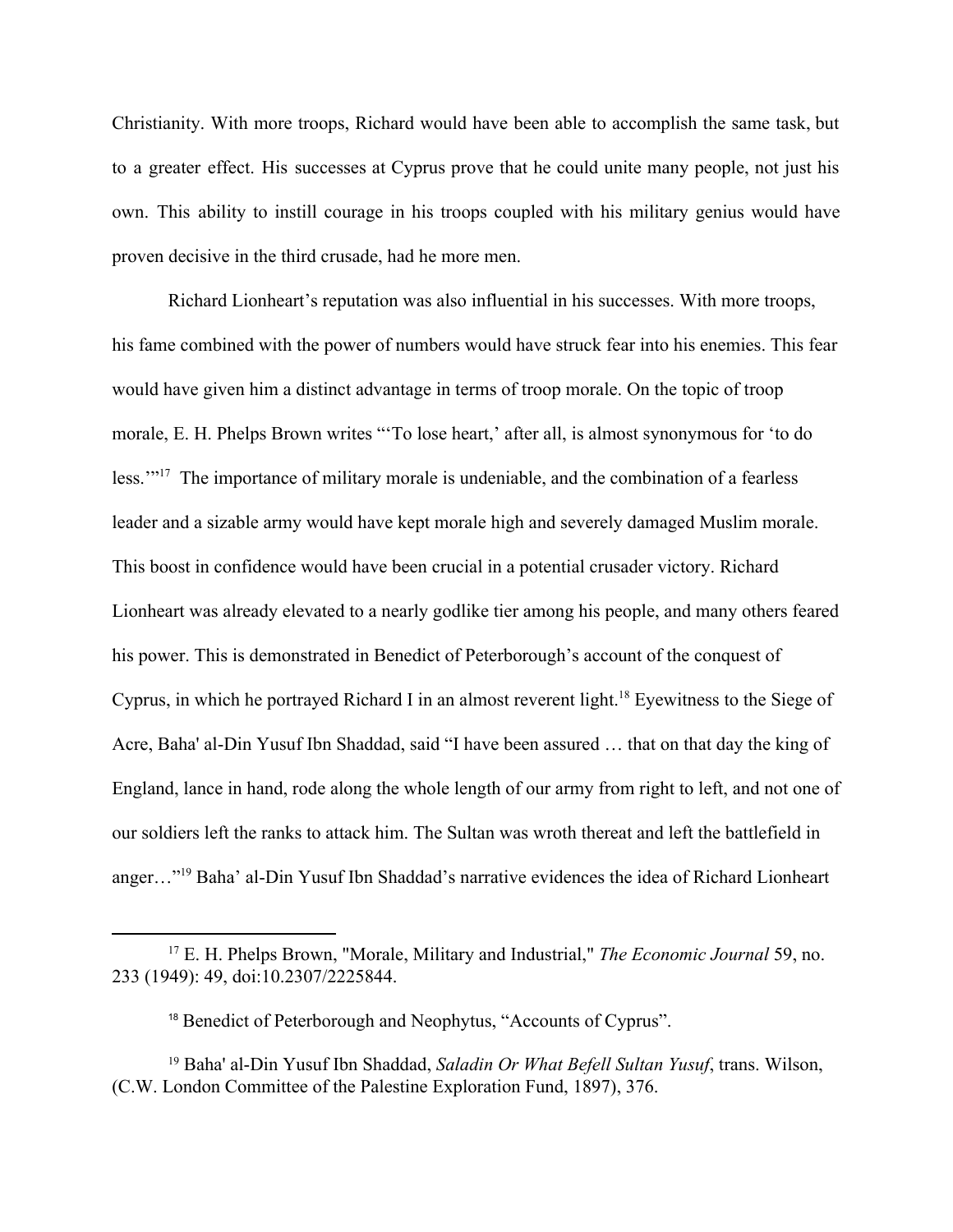being a nearly godlike figure. With additional troops, this already frightening leader would've been even more frightening, which would damage enemy morale and hand a crucial advantage to the crusaders.

Along with mental advantages, the crusaders obtained tactical advantages through their various conquests. One such tactical advantage was the territories they controlled. After the conquest of Cyprus, Sicily, Acre, and Jaffa, the crusaders had a direct path to Jerusalem**.** Travel from England through friendly territories would have been simple enough by going west to east through crusader-controlled Cyprus. The conquest of Cyprus forced the Cyprian ruler, Isaak Komnenos**,** to negotiate a peace treaty with the English, and he eventually swore his allegiance to King Richard.<sup>20</sup> At this point, Cyprus was a part of the Byzantine Empire. Peace with Cyprus would have secured passage into Palestine. From Cyprus, the crusaders would have then sailed to either Jaffa or Acre, which have close proximity to Jerusalem.<sup>21</sup> These strategic conquests would have provided safety to crusaders travelling to fight in the Holy Land. Moreover, these territories could hold supplies and reinforcements essential to crusader success. With more men, King Richard could have more successfully exploited this advantage via sending troops and supplies through these lands. These resources would then be helpful in defending Jerusalem once it was captured.

<sup>20</sup> Savvas Neocleous, "Imaging Isaac Komnenos of Cyprus (1184-1191) and the Cypriots: Evidence from the Latin Historiography of the Third Crusade," *Byzantion* 83 (2013): 307, [www.jstor.org/stable/44173212.](http://www.jstor.org/stable/44173212)

<sup>21</sup> Wikimedia Commons contributors, "File:Europe mediterranean 1190.jpg," *Wikimedia Commons, the free media repository,* last modified October 9, 2019, [https://commons.wikimedia.org/w/index.php?title=File:Europe\\_mediterranean\\_1190.jpg&oldid=](https://commons.wikimedia.org/w/index.php?title=File:Europe_mediterranean_1190.jpg&oldid=369941386) [369941386](https://commons.wikimedia.org/w/index.php?title=File:Europe_mediterranean_1190.jpg&oldid=369941386)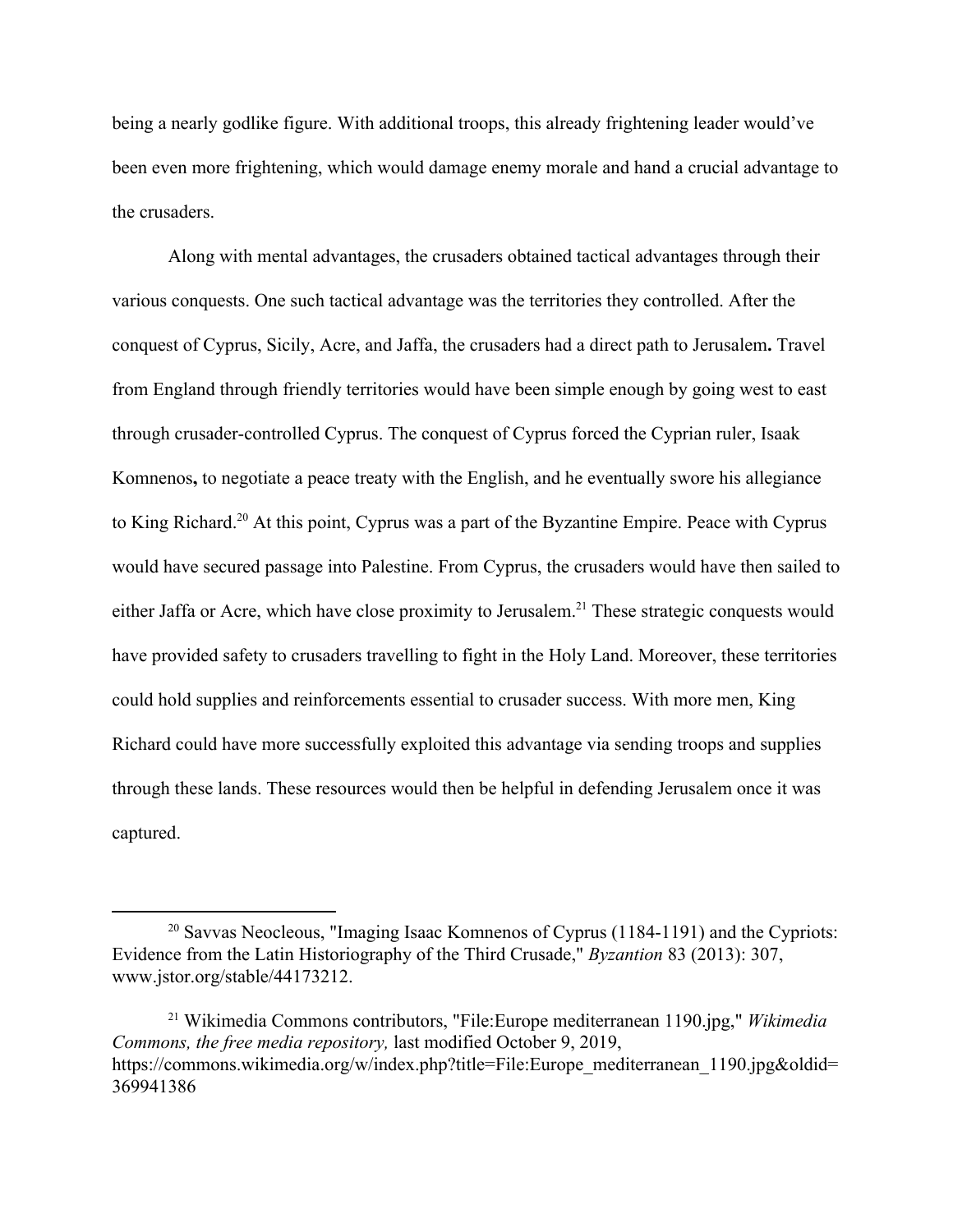Saladin also had a huge tactical disadvantage. His forces were confined to the city<sup>22</sup> and had few, if any, reinforcements. This left them susceptible to siege attacks and made them dependent upon external resources. With more soldiers, these supply lines could have been cut, making it a battle of attrition that only the crusaders could win. Entrapment in the city would also leave the Saracens vulnerable to being completely surrounded. An attack from all sides would have been much more difficult to defend then a one-sided attack.

King Richard had allies working for him outside of the Holy Land, which proved to be advantageous. Despite his long absence from his kingdom, his elected officials maintained his lands well, alleviating that problem from his shoulders. Richard was able to elect his officials despite his prolonged absence. He had the "royal right of regalia" which gave him "custody of church lands during an episcopal vacancy and the right to authorize new elections and to approve bishops-elect."<sup>23</sup> Richard's ability to control the English church through elections allowed him to maintain his focus elsewhere. Additionally, King Richard's reign "coincided with the pontificate of the elderly Pope Celestine III, chiefly remembered for being the uncle of his successor, Innocent III. The pontiff was unlikely to seek confrontation with a powerful secular ruler, particularly not the leader of a crusading army."<sup>24</sup> Without fear of conflict with the church<sup>25</sup> Richard had no political interruptions. His full focus was on the crusade, which was all the worse

<sup>22</sup> Jerusalem.

<sup>23</sup> Ralph V. Turner, "Richard Lionheart and the English Episcopal Elections," *Albion: A Quarterly Journal Concerned with British Studies* 29, no. 1 (Spring 1997): 1[,](https://doi.org/10.2307/4051592) <https://doi.org/10.2307/4051592>.

<sup>24</sup> Turner, *English Elections,* 3.

<sup>25</sup> Refers to the Christian/Catholic church.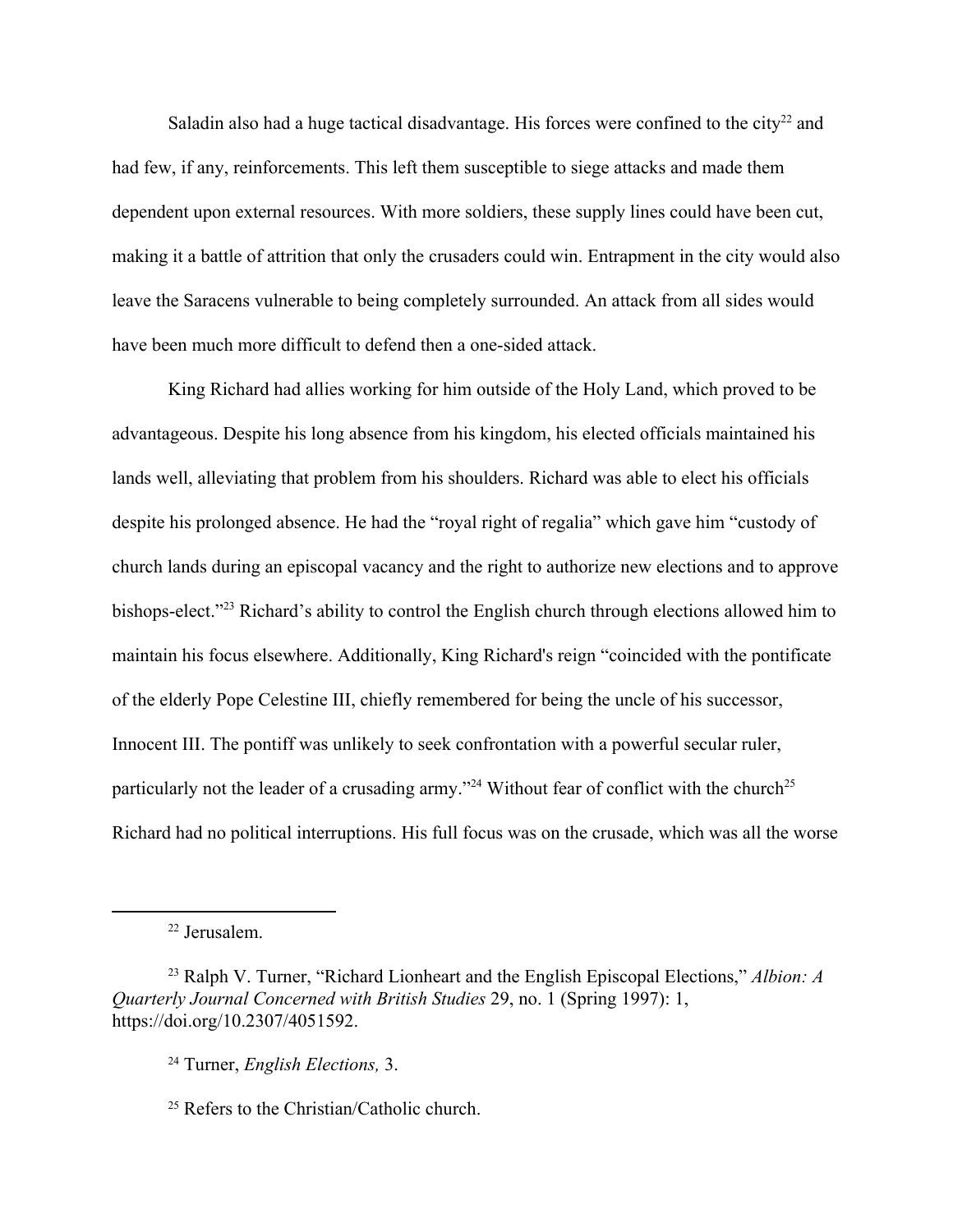for his enemies. With more military allies, this would have been more apparent. With his proven exceptional leadership, and with a respectable army, logic clearly tells us that he would have succeeded in his endeavours.

While there is clear evidence pointing to a crusader victory, there are valid counter arguments that need to be taken into consideration. One such argument is the church's potential involvement in King Lionheart's territory. At the time of the third crusade, the church was conflicting with King Richard's kingdom. This is evidenced by the eventual capture of Bishop Philip of Beauvais. The conflict began with the bishop's imprisonment of King Richard. After completing his term of imprisonment, Richard attacked the bishop's lands in retaliation, as the bishop had continually harassed Richard's lands during his imprisonment. The bishop "armed himself and joined a battle in which many were slain."<sup>26</sup> His desire to join the battle led to his imprisonment. This was a clear incidence of Richard's conflict with the church. Furthermore, this meddling from the church could have forced a return to his kingdom, effectively ending the third crusade. However, Richard had people in place to prevent such matters from escalating.<sup>27</sup> Additionally, despite conflict with King Richard, the church still would have supported the ultimate objective of the crusade. They would by no means withdraw support for such a pro-Christian endeavour. Potential conflicts with the church aside, Richard would have had things in motion to prevent any extremely damaging scenarios. The effects of his volatile relations with the church would have been negligible in the overall outcome of the crusade.

<sup>26</sup> James A. Brundage, "The Crusade of Richard I: Two Canonical Quaestiones," *Speculum* 38, no. 3 (July 1963): 446,<https://doi.org/10.2307/2849170>.

<sup>27</sup> Turner, *English Elections,* 1.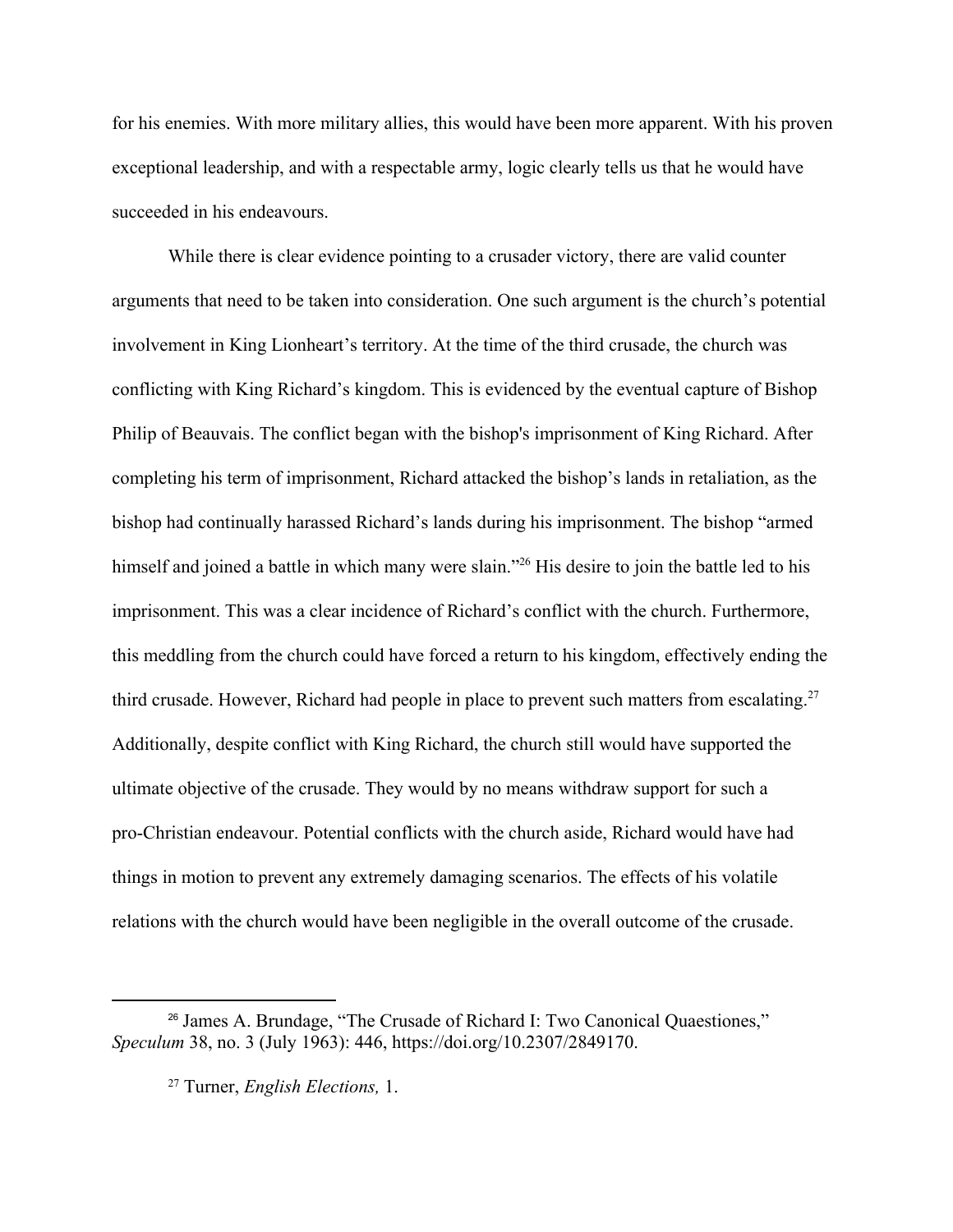The historical accuracy of these sources also has to be considered. Accounts of these events may be biased favorably towards Richard Lionheart, and they may also be slightly inaccurate, as sources from this time period are sparse and unreliable. The overwhelming majority, however, describe Richard Lionheart similarly. Because of this phenomenon, we can assume that these sources are accurate simply because they are in agreement with each other. While some sources may be faulty, it can be determined, by the sheer number of agreeing sources, that the ideas and events are accurate.

With more troops, the third crusade would have been a success for the crusaders. The forces led by King Richard I were successful in their endeavours because of the confident, experienced leadership of King Richard. With a mix of superior military strategy and courage, Richard was a formidable opponent. He also managed to oversee affairs in his homeland over a long distance, which was crucial in his prolonged absences from his kingdom. This potential success in the third crusade would have shaped European history. Future scholarship in this field should focus on the factors that led the crusaders to failure. Only one such factor is discussed in this piece. This particular topic needs further research because it is essential in understanding modern issues, such as the religious conflict between Islam and western culture. Much of that conflict was caused by the crusades. Studying the turning points in the crusades, such as the failure of the third crusade, may help to ease modern tensions and to understand Eastern perspectives.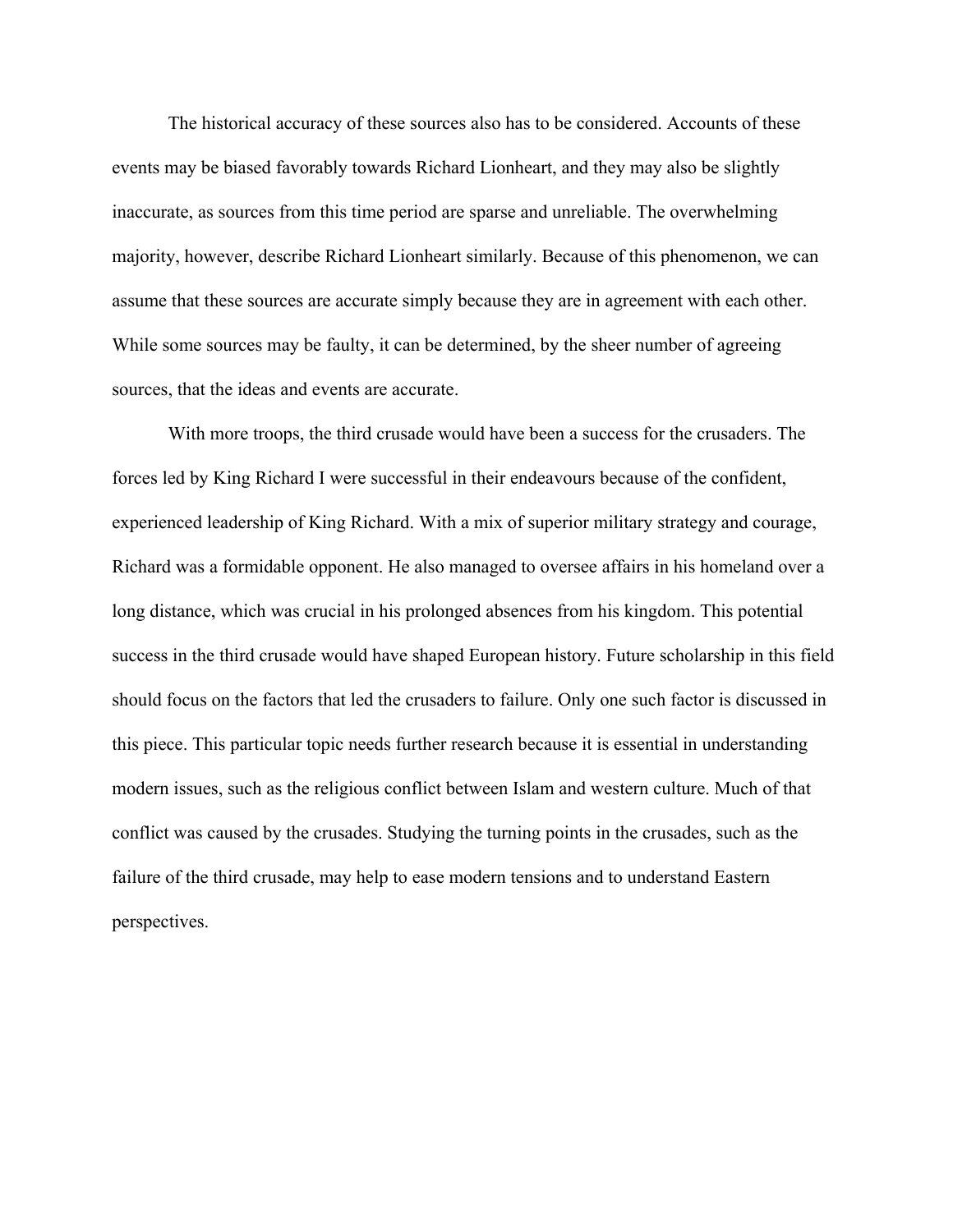

Figure 1: Map of the Mediterranean region circa 1190 CE

Source: Wikimedia Commons contributors, "File:Europe mediterranean 1190.jpg," *Wikimedia Commons, the free media repository,* [https://commons.wikimedia.org/w/index.php?title=File:Europe\\_mediterranean\\_1190.jpg](https://commons.wikimedia.org/w/index.php?title=File:Europe_mediterranean_1190.jpg&oldid=369941386)

[&oldid=369941386](https://commons.wikimedia.org/w/index.php?title=File:Europe_mediterranean_1190.jpg&oldid=369941386)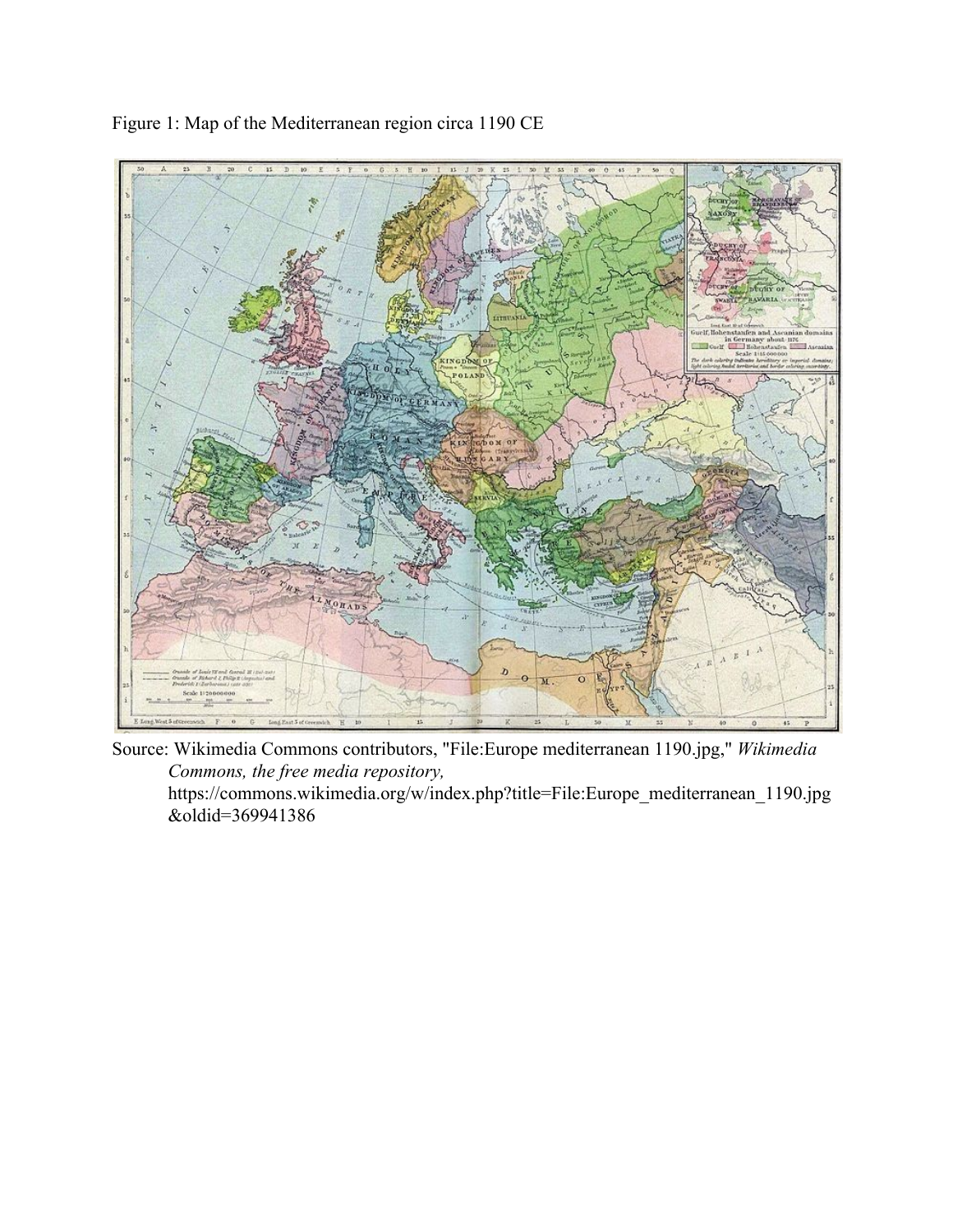- ad-Dīn Ibn Šaddād Bahā, and Donald Sidney Richards. *The Rare and Excellent History of Saladin or Al-Nawādir Al-Sultāniyya W ̣ al-Mahāsin ̣ Al-Yūsufiyya* . Aldershot: Ashgate, 2003.
- Benedict of Peterborough and Neophytus. Two accounts of the conquest of Cyprus, 1191. In *Excerpta Cypria: Materials for a History of Cyprus and an Attempt at a Bibliography of Cyprus*. Edited by Claude D. Cobham. Cambridge: University Press, 1908.
- Brand, Charles M. "The Byzantines and Saladin, 1185-1192: Opponents of the Third Crusade." *Speculum* 37, no. 2 (1962): 167-81. doi:10.2307/2849946.
- Brown, E. H. Phelps. "Morale, Military and Industrial." *The Economic Journal* 59, no. 233 (1949): 40-55. doi:10.2307/2225844.
- Brundage, James A. "The Crusade of Richard I: Two Canonical Quaestiones." *Speculum* 38, no. 3 (July 1963): 443-452[. https://doi.org/10.2307/2849170.](https://doi.org/10.2307/2849170)
- Cartwright, Mark. "The Armies of the Crusades." *Ancient History Encyclopedia.* Last modified November 15, 2018. [https://www.ancient.eu/article/1281/the-armies-of-the-crusades/.](https://www.ancient.eu/article/1281/the-armies-of-the-crusades/)
- Cartwright, Mark. "The Siege of Acre, 1189-91 CE." *Ancient History Encyclopedia*. Last modified August 29, 2018. [https://www.ancient.eu/article/1263/the-siege-of-acre-1189-91-ce/.](https://www.ancient.eu/article/1263/the-siege-of-acre-1189-91-ce/)
- Cartwright, Mark. "Third Crusade." *Ancient History Encyclopedia*. Last modified November 7, 2019. [https://www.ancient.eu/Third\\_Crusade/.](https://www.ancient.eu/Third_Crusade/)
- Donnachie, Stephen. "Asbridge, Richard I: The Crusader King (Allen Lane, 2018); and Bartlett, Richard the Lionheart: The Crusader King of England (Amberley, 2018)." *Royal Studies Journal* 5, no. 2 (December 2018): 153-156. [https://doi/org/10.21039/rsj.156.](https://doi/org/10.21039/rsj.156)
- Gillingham, John. "The Unromantic Death of Richard I." *Speculum* 54, no. 1 (January 1979): 18-41. <https://doi.org/10.2307/2852987>.
- Jones, Barry. "R." In *Dictionary of World Biography*. Acton ACT, Australia: ANU Press, 2019. [www.jstor.org/stable/j.ctvh4zjfz.22.](http://www.jstor.org/stable/j.ctvh4zjfz.22)
- Latham, Andrew A. "Theorizing the Crusades: Identity, Institutions, and Religious War in Medieval Latin Christendom." *International Studies Quarterly* 55, no. 1 (2011): 223-43. [www.jstor.org/stable/23019520.](http://www.jstor.org/stable/23019520)
- Malý, Jan. ["Two Treaties of Messina 1190–1191: Crusading Diplomacy of Richard I](https://search.library.pdx.edu/primo-explore/fulldisplay?docid=TN_doaj_soai_doaj_org_article_142ad614610d4c6b82fe9a7dc42f6d43&context=PC&vid=PSU&lang=en_US&search_scope=all&adaptor=primo_central_multiple_fe&tab=default_tab&query=title,contains,richard%20I,AND&mode=advanced&offset=0)." *Prague Papers on the History of International Relations*, no. 1 (2017): 23-37. [https://praguepapers.ff.cuni.cz/wp-content/uploads/sites/16/2017/09/Jan\\_Maly\\_23-37.pdf](https://praguepapers.ff.cuni.cz/wp-content/uploads/sites/16/2017/09/Jan_Maly_23-37.pdf)